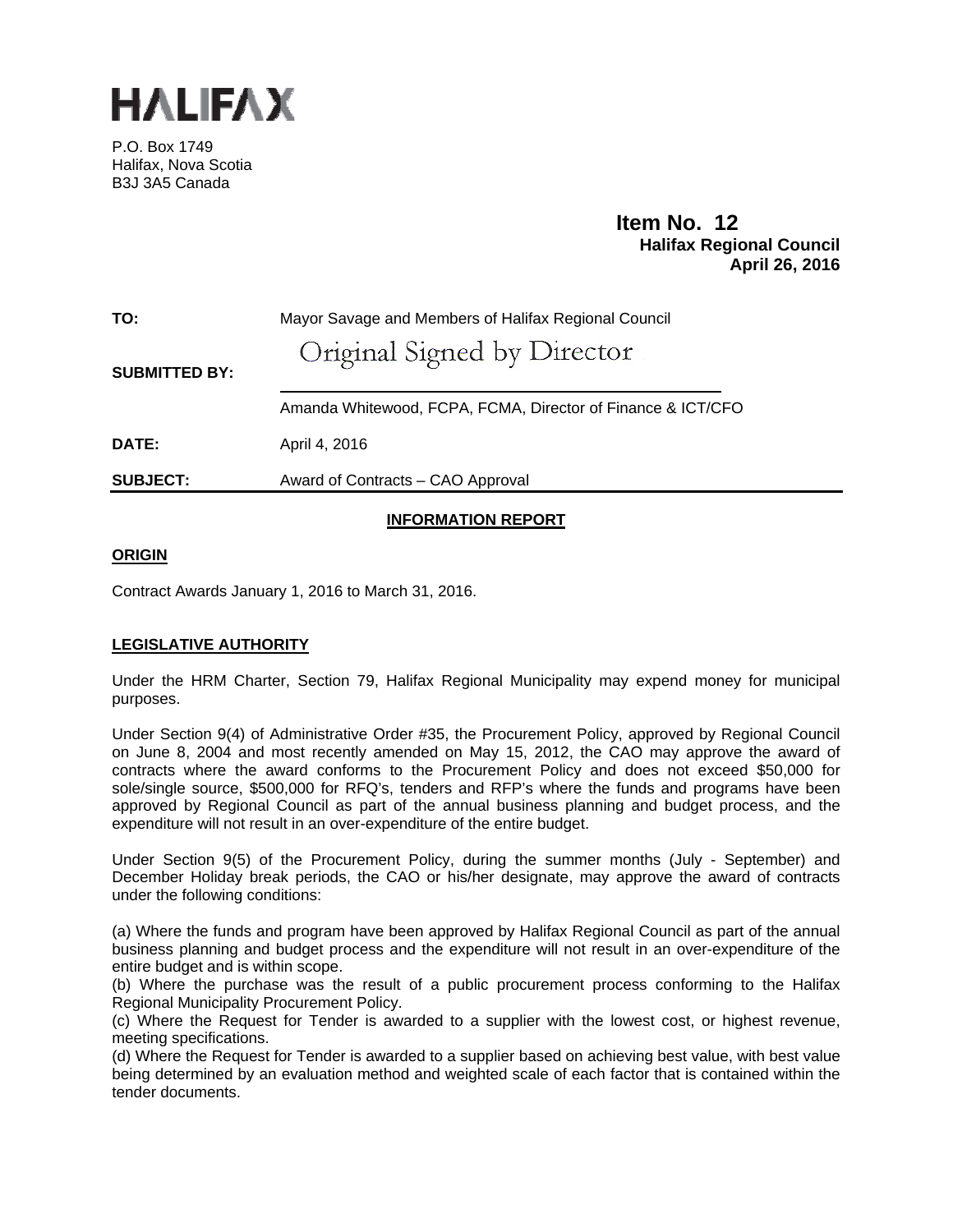(e) The award of a Request for Proposal is made to the highest scoring proponent based upon evaluation criteria within the Request for Proposal.

(f) Where the purchase is a sole source/single source purchase not to exceed \$50,000.

(h) Where there is no legislative requirement to obtain Halifax Regional Council approval.

(h) Where the CAO does not decide that the award is a matter best dealt with by Halifax Regional Council.

Section 9(6) of the Procurement Policy requires a quarterly report to Regional Council of all awards approved by the CAO and his designate.

The purpose of this report is to provide a listing of those contracts which were approved by the CAO during the period January 1, 2016 to March 31, 2016.

#### **BACKGROUND/DISCUSSION**

Section 9(6) of the Procurement Policy requires a quarterly report to Regional Council of all awards approved by the CAO or his designate. As per this requirement, the data for awarded contracts by the CAO for the period January 1, 2016 to March 31, 2016 have been summarized in the attached table.

All reports recorded in the attached table are available for viewing in the Procurement Office.

#### **FINANCIAL IMPLICATIONS**

The financial implications including budget details and account details of each award are clearly stated in the Financial Implications section of the individual reports which are on file in the Procurement Office. All reports involving project funding were reviewed, and confirmed, by staff in Finance. Funding for these projects is available in the approved Project or Operating budget.

#### **ALTERNATIVES**

There are no alternatives.

### **ATTACHMENTS**

Appendix "A" Table listing of approved reports.

A copy of this report can be obtained online at http://www.halifax.ca/council/agendasc/cagenda.html then choose the appropriate meeting date, or by contacting the Office of the Municipal Clerk at 490-4210, or Fax 490-4208.

\_\_\_\_\_\_\_\_\_\_\_\_\_\_\_\_\_\_\_\_\_\_\_\_\_\_\_\_\_\_\_\_\_\_\_\_\_\_\_\_\_\_\_\_\_\_\_\_\_\_\_\_\_\_\_\_\_\_\_\_\_\_\_\_\_\_\_\_\_\_\_\_\_\_\_\_\_\_

\_\_\_\_\_\_\_\_\_\_\_\_\_\_\_\_\_\_\_\_\_\_\_\_\_\_\_\_\_\_\_\_\_\_\_\_\_\_\_\_\_\_\_\_\_\_\_\_\_\_\_\_\_\_\_\_\_\_\_\_\_\_\_\_\_\_\_\_\_\_\_\_\_\_\_\_\_\_

Report Prepared by: Jane Pryor, Manager, Procurement 490-4200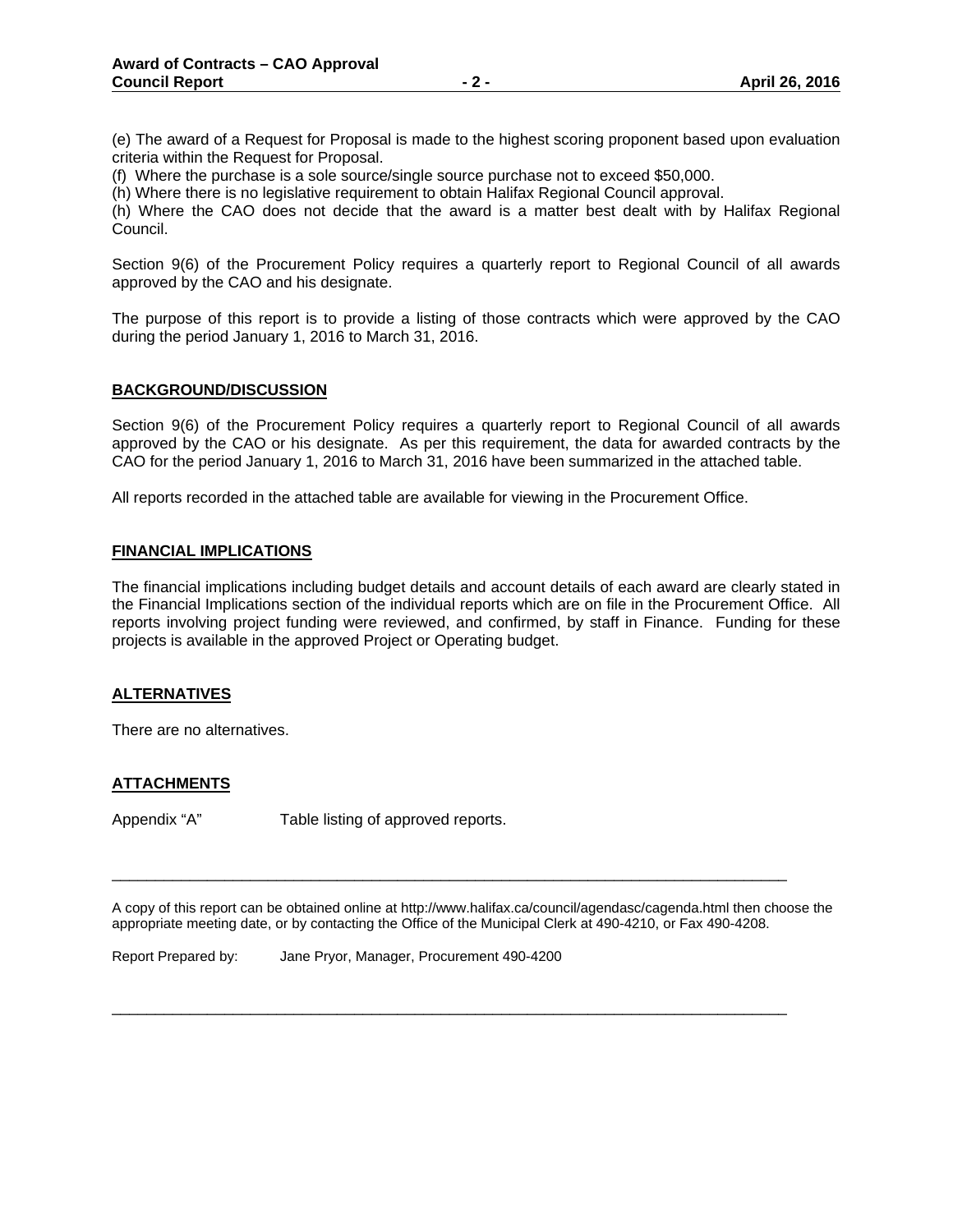**CAO Award Reports – January 2016 – March 2016 Appendix A**

April 8, 2016 (12:55PM)

| <b>Title of Report</b>                                                                                     | <b>Name of Company</b>                                                                                                                                                                                                                                                                                     | <b>Bid Prices</b><br>(net HST<br>included)                                                | <b>Budget /</b><br>Cost<br><b>Estimate</b> | <b>Scores</b><br>for<br><b>RFP's</b> | <b>Account #</b>     | <b>Details</b>                                  |
|------------------------------------------------------------------------------------------------------------|------------------------------------------------------------------------------------------------------------------------------------------------------------------------------------------------------------------------------------------------------------------------------------------------------------|-------------------------------------------------------------------------------------------|--------------------------------------------|--------------------------------------|----------------------|-------------------------------------------------|
| Award - Tender 15-191, Alderney<br><b>Gate Customer Service</b><br><b>Renovation &amp; Interior Fit-up</b> | <b>Dora Construction</b><br><b>Management Ltd. **</b><br><b>Gaudet Building Contractors</b><br>Ltd.<br><b>RCS Construction Inc.</b><br>Avondale Construction Ltd.<br>JOMO Services Inc.<br><b>Blunden Construction</b>                                                                                     | \$350,297**<br>\$356,981<br>\$377,515<br>\$395,361<br>\$398,373<br>\$441,130              | \$525,000                                  |                                      | CB000046             | Awarded to the<br>lowest bidder.                |
| Award - RFP 15-351, Technical<br><b>Rescue Simulator</b>                                                   | <b>Encanex Enterprises*</b><br><b>Drager Safety</b>                                                                                                                                                                                                                                                        | \$84,785 **                                                                               | \$100,000                                  | 91<br>58                             | CEO10003             | Awarded to the<br>highest scoring<br>proponent. |
| Award - Tender 15-348,<br><b>Cornwallis Park Landscaping</b><br>Phase 1                                    | Tracey's Landscaping **<br><b>Elmsdale Landscaping</b><br><b>Turfmasters</b><br><b>Ocean Contractors</b><br><b>MBA Landscaping</b>                                                                                                                                                                         | \$188,489**<br>\$221,509<br>\$232,020<br>\$255,313<br>\$256,688                           | \$305,000                                  |                                      | CP000002<br>CP000011 | Awarded to the<br>lowest bidder.                |
| Award - Tender 15-117, Two(2)<br><b>Full Size Cargo Vans</b>                                               | MacPhee Ford *<br><b>Steele Ford</b><br>O'Regan Mercedes                                                                                                                                                                                                                                                   | \$69,010 **<br>\$69,664<br>\$89,360                                                       | \$83,429                                   |                                      | CV000004             | Awarded to the<br>lowest bidder.                |
| Award - Tender 15-163, Design<br><b>Build Canal Greenway Flume</b><br><b>House</b>                         | <b>RCS Construction Inc. **</b><br><b>Avondale Construction Limited</b><br><b>DORA Construction</b><br><b>Management Limited</b><br><b>Gaudet Building Contractors</b><br>Limited<br>Masontech Inc.<br>Sani Engineering Ltd & Martin<br>Developments Ltd<br><b>Schooner General Contracting</b><br>Limited | \$373,031**<br>\$387,277<br>\$494,316<br>\$498,567<br>\$519,772<br>\$521,326<br>\$672,123 | \$500,000                                  |                                      | CDG00493             | Awarded to the<br>lowest bidder.                |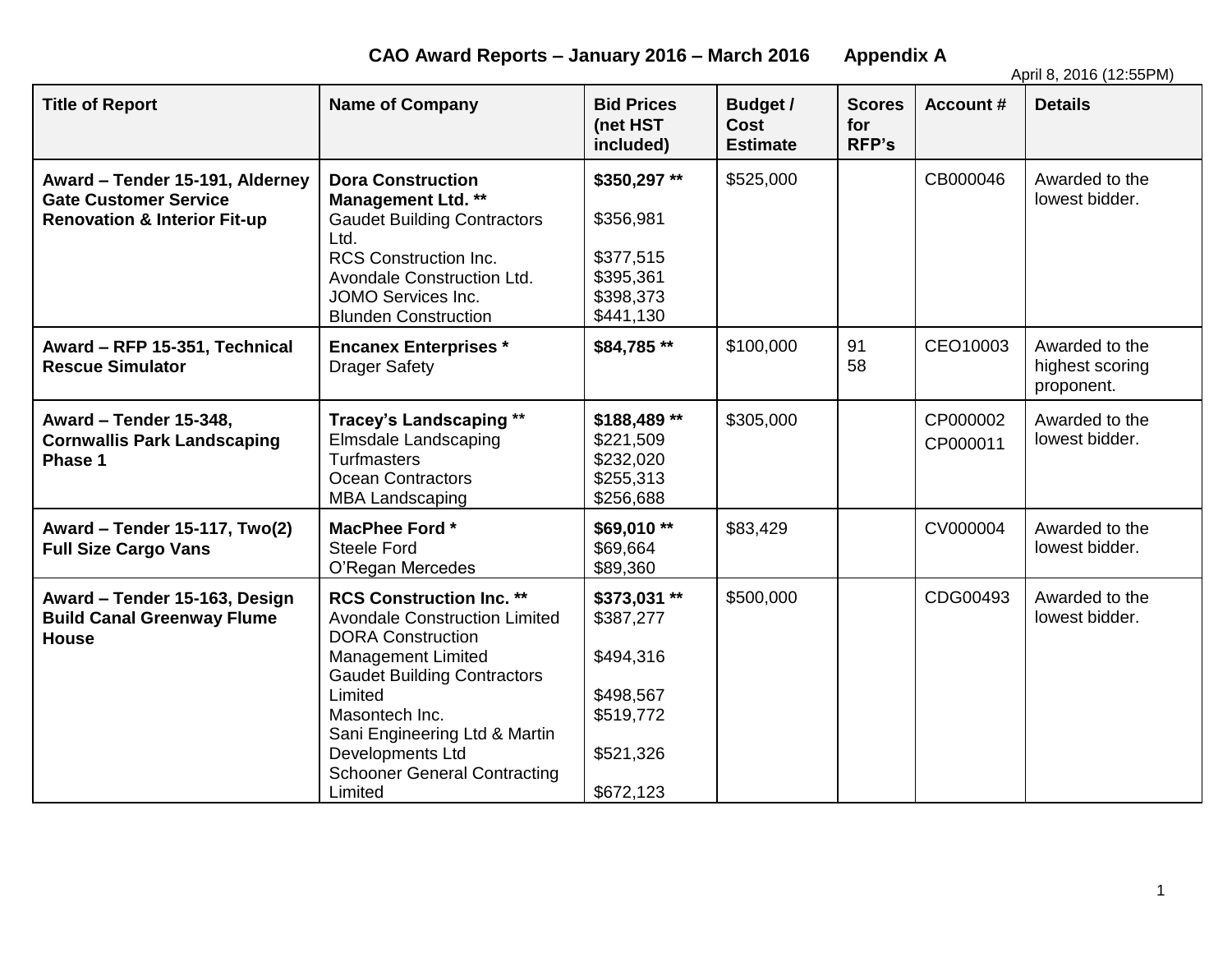| <b>Title of Report</b>                                                                                                          | <b>Name of Company</b>                                                                                                                                                                                                                                     | <b>Bid Prices</b><br>(net HST<br>included)                                                              | <b>Budget /</b><br><b>Cost</b><br><b>Estimate</b> | <b>Scores</b><br>for<br><b>RFP's</b> | <b>Account #</b>       | <b>Details</b>                                  |
|---------------------------------------------------------------------------------------------------------------------------------|------------------------------------------------------------------------------------------------------------------------------------------------------------------------------------------------------------------------------------------------------------|---------------------------------------------------------------------------------------------------------|---------------------------------------------------|--------------------------------------|------------------------|-------------------------------------------------|
| Sole Source Award - Cellint<br><b>Traffic Solutions</b>                                                                         | <b>Cellint Traffic Solutions *</b>                                                                                                                                                                                                                         | \$33,059 **                                                                                             |                                                   |                                      | R951                   | Awarded to the<br>lowest bidder.                |
| Award - Tender 15-116, Two(2)<br><b>Compact Cargo Vans</b>                                                                      | <b>Steele Ford Lincoln *</b><br>O'Regan Chev<br>MacPhee Ford<br>O'Regan Mercedes                                                                                                                                                                           | \$64,346 **<br>\$65,024<br>\$68,018<br>\$88,410                                                         | \$83,429                                          |                                      | CM020005               | Awarded to the<br>lowest bidder.                |
| Award - Tender 15-363, Cyclical<br><b>Street Pruning Trial</b>                                                                  | Tree Works Ltd. *<br>Asplundh Tree Services ULC                                                                                                                                                                                                            | \$83,428.80**<br>\$183,783.22                                                                           |                                                   |                                      | R845 6919              | Awarded to the<br>lowest bidder.                |
| <b>Award - Tender 15-194 -</b><br><b>Centennial Arena Electrical</b><br><b>Improvements</b>                                     | <b>Black and McDonald Limited *</b><br><b>Blunden Construction Limited</b><br><b>McKenna Electrical Limited</b>                                                                                                                                            | \$97,620 **<br>\$133,562<br>\$229,000                                                                   | \$100,000                                         |                                      | CB000002               | Awarded to the<br>lowest bidder.                |
| <b>Award - Unit Price Tender 15-</b><br>269 - Upgrade of Existing RA-5<br><b>Crosswalk Lights - Various</b><br><b>Locations</b> | <b>Black and McDonald Limited *</b>                                                                                                                                                                                                                        | \$104,277.66 **                                                                                         | \$105,000                                         |                                      | CTU00419               | Awarded to the<br>lowest bidder. (1)            |
| Award - Tender 15-195 -<br><b>Carroll's Corner Community</b><br><b>Centre Recapitalization Project</b>                          | <b>Ridgeback Contacting *</b><br>Graytop Commercial Const. Inc.<br><b>Blunden Construction Ltd.</b><br>Elmsdale Landscaping Ltd.<br>Avondale Construction Ltd.<br><b>Dora Construction</b><br>APM Construction Services, Inc.<br>Seagate Construction Ltd. | \$143,178 **<br>\$152,258<br>\$155,386<br>\$158,383<br>\$162,373<br>\$166,336<br>\$166,630<br>\$186,046 | \$150,000                                         |                                      | CB000063               | Awarded to the<br>lowest bidder.                |
| Award - RFP 15-329, Parking<br><b>Management Services</b>                                                                       | Indigo (formerly Vinci Park) *<br>Impark                                                                                                                                                                                                                   | \$377,075 **                                                                                            |                                                   | 94<br>92                             | W202 5151<br>B034 5101 | Awarded to the<br>highest scoring<br>proponent. |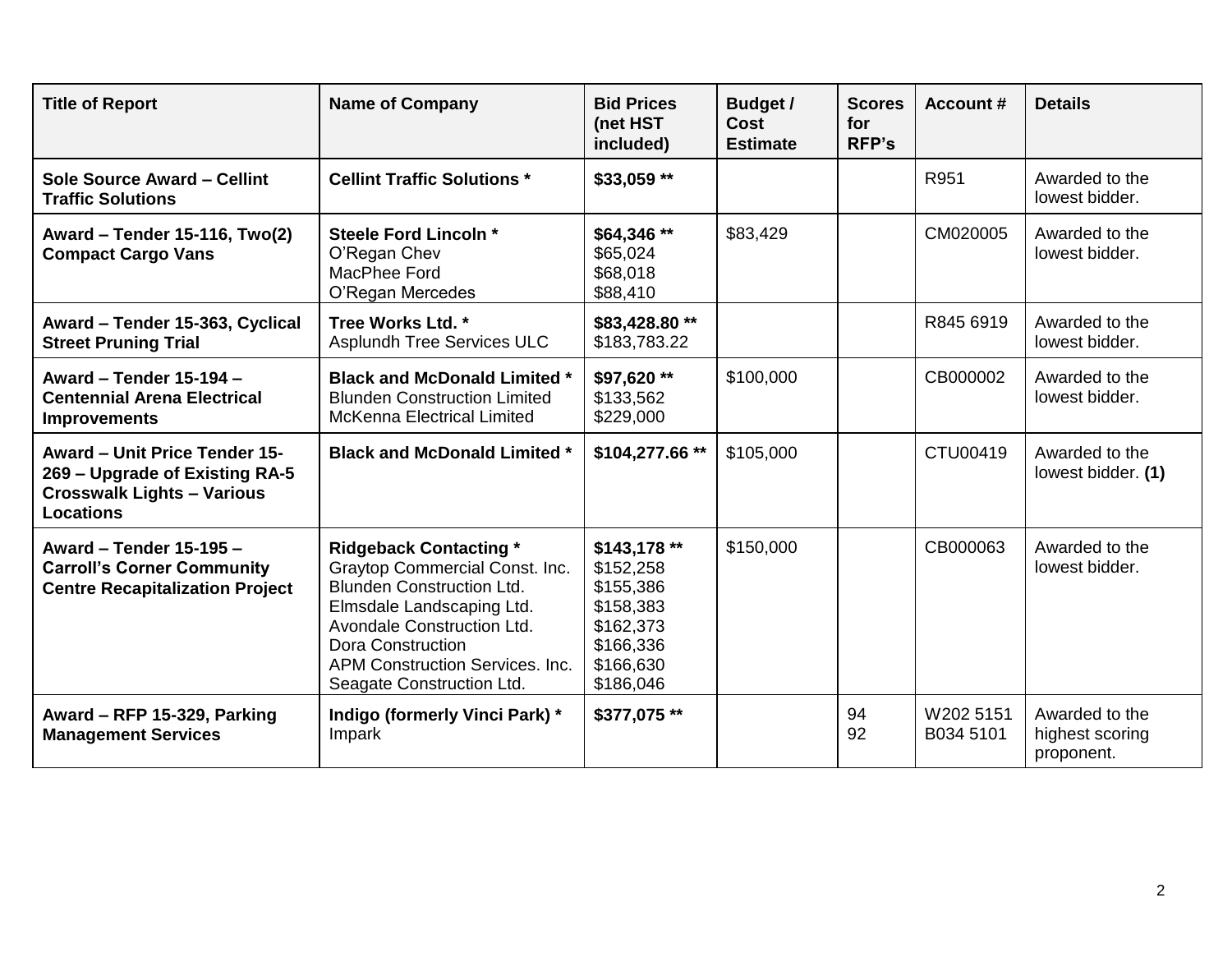| <b>Title of Report</b>                                                                                                                                                | <b>Name of Company</b>                                                                                                                                                  | <b>Bid Prices</b><br>(net HST<br>included)                                                            | Budget /<br>Cost<br><b>Estimate</b> | <b>Scores</b><br>for<br><b>RFP's</b> | <b>Account #</b> | <b>Details</b>                                  |
|-----------------------------------------------------------------------------------------------------------------------------------------------------------------------|-------------------------------------------------------------------------------------------------------------------------------------------------------------------------|-------------------------------------------------------------------------------------------------------|-------------------------------------|--------------------------------------|------------------|-------------------------------------------------|
| Award - RFP 15-359,<br><b>Infrastructure Charges</b><br><b>Implementation Study</b>                                                                                   | <b>Turner Drake and Partners *</b><br><b>Watson and Associates</b>                                                                                                      | \$208,065**                                                                                           |                                     | 86.7<br>85.5                         | Q310             | Awarded to the<br>highest scoring<br>proponent. |
| Award - Tender 16-002,<br><b>Retaining Wall Repair and</b><br><b>Hopper Framing Replacement,</b><br><b>Sheet Harbour Refuse Depot</b>                                 | <b>Greendale Resources *</b>                                                                                                                                            | \$102,370**                                                                                           | \$80,000                            |                                      | CW000003         | Awarded to the only<br>bidder.                  |
| Award - Tender 16-011, HP<br><b>Desktop and Laptop Computers</b><br>and Accessories                                                                                   | <b>IMP Solutions *</b><br><b>IT Express Direct</b><br><b>CDI Computer Dealers</b>                                                                                       | \$351,291 **                                                                                          |                                     |                                      | A421             | Awarded to the<br>lowest bidder.                |
| Award - Tender 16-013, HP<br><b>Desktop and Laptop Computers</b><br>and Accessories for Halifax<br><b>Public Libraries</b>                                            | <b>IMP Solutions *</b><br>Northern Micro                                                                                                                                | \$161,237**                                                                                           |                                     |                                      | B034 6701        | Awarded to the<br>lowest bidder.                |
| Award - Tender 16-009, EMC<br><b>Storage Area Network Upgrade</b><br>with Support                                                                                     | Softchoice LP*<br><b>IMP Solutions</b>                                                                                                                                  | \$222,787**<br>\$283,588                                                                              | \$235,000                           |                                      | CI000004         | Awarded to the<br>lowest bidder.                |
| Award - RFCP 15-354,<br><b>Consulting Services - Conduct</b><br><b>Site Surveys for Halifax Regional</b><br><b>Fire and Emergency Dry Hydrant</b><br><b>Locations</b> | <b>William Nutter Limited *</b><br><b>WSP</b><br><b>Design Point</b><br>Thompson Conn<br><b>SDMM</b><br><b>Highland Geomatics</b><br><b>Strum</b><br><b>Altus Group</b> | \$58,880 **<br>\$89,141<br>\$107,514<br>\$110,449<br>\$120,946<br>\$128,533<br>\$136,075<br>\$151,215 |                                     |                                      | F160 6399        | Awarded to the<br>lowest bidder.                |
| Award - RFP 14-333, Bus Driving<br><b>Simulator</b>                                                                                                                   | <b>TFAAC Inc. *</b><br>Sym <sub>2</sub> B                                                                                                                               | \$299,478 **                                                                                          | \$600,000                           | 86.5<br>52.6                         | CM020005         | Awarded to the<br>highest scoring<br>proponent. |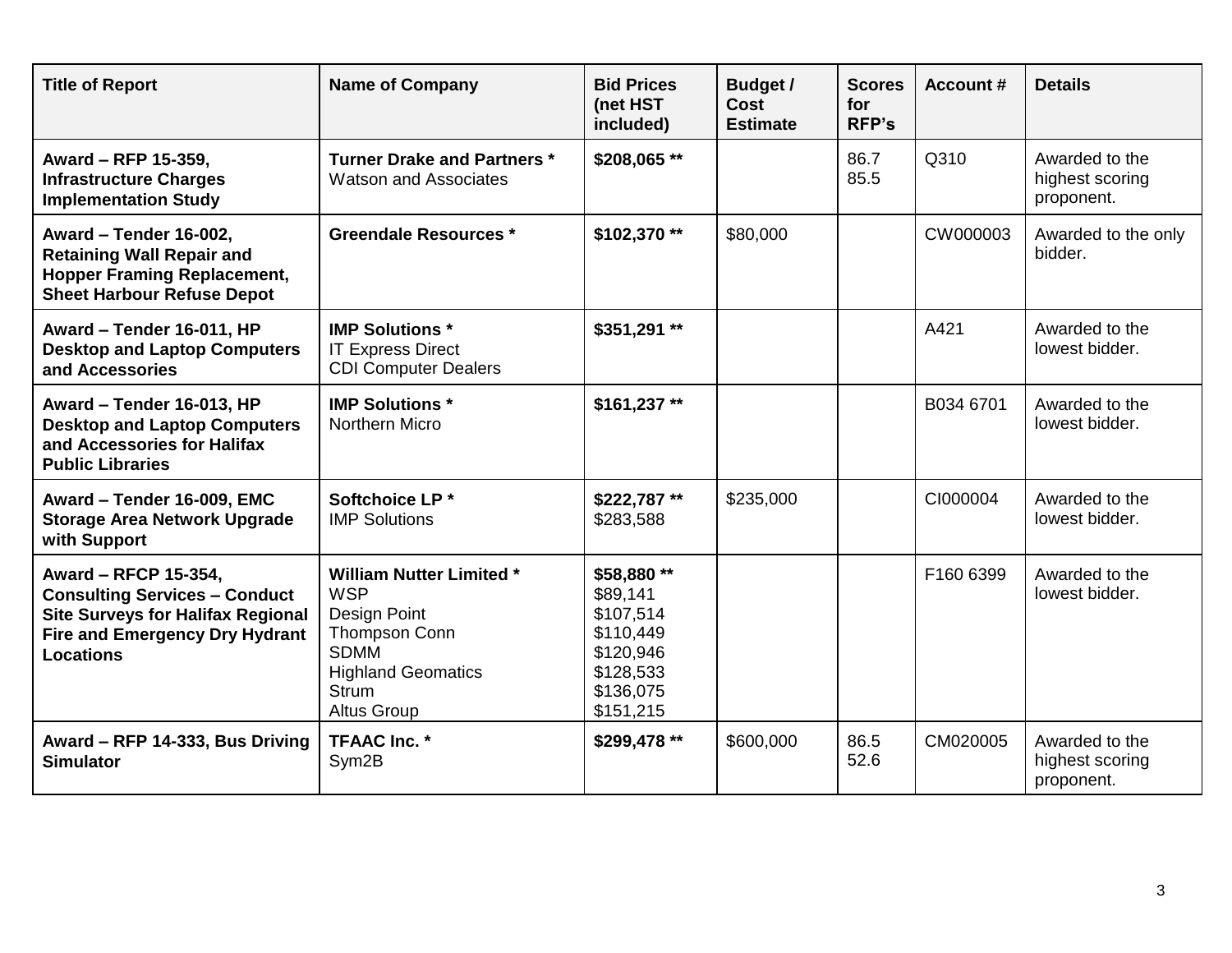| <b>Title of Report</b>                                                                                                                                                                                             | <b>Name of Company</b>                                                                                                                                                                                          | <b>Bid Prices</b><br>(net HST<br>included)                      | <b>Budget /</b><br>Cost<br><b>Estimate</b> | <b>Scores</b><br>for<br><b>RFP's</b>                 | <b>Account #</b> | <b>Details</b>                                  |
|--------------------------------------------------------------------------------------------------------------------------------------------------------------------------------------------------------------------|-----------------------------------------------------------------------------------------------------------------------------------------------------------------------------------------------------------------|-----------------------------------------------------------------|--------------------------------------------|------------------------------------------------------|------------------|-------------------------------------------------|
| Award - RFP 16-301,<br><b>Engineering Services for the</b><br><b>Design and Construction of Two</b><br><b>Pedestrian Bridges, Retaining</b><br><b>Wall and Active Transportation</b><br>Trail - Sackville Greenway | <b>CBCL Limited *</b><br>WSP Canada Inc.<br>SNC-Lavalin Inc.<br>Dillon Consulting Ltd.<br>Harbourside Engineering<br>Consultants<br>Allnorth Consultant Ltd.<br>Servant, Dunbrack, McKenzie &<br>MacDonald Ltd. | $$67,261**$                                                     | \$110,000                                  | 91.7<br>90.5<br>85.0<br>82.8<br>80.0<br>78.9<br>72.2 | CPX01196         | Awarded to the<br>highest scoring<br>proponent. |
| Award - Tender 16-102 One (1)<br><b>4WD Backhoe Loader</b>                                                                                                                                                         | <b>Wajax Equipment *</b><br><b>Brant Tractor Ltd</b><br><b>Atlantic Cat</b>                                                                                                                                     | $$121,493$ **<br>\$140,265<br>\$143,159                         | \$100,000                                  |                                                      | CVD01087         | Awarded to the<br>lowest bidder.                |
| Award - Tender No. 15-125 Ten<br>(10) 4 Door AWD Utility's Police<br>Package                                                                                                                                       | MacPhee Ford *<br><b>Steele Ford</b><br>Oregans Chev                                                                                                                                                            | \$368,850**<br>\$385,000<br>\$527,864                           | \$450,000                                  |                                                      | CVK01090         | Awarded to the<br>lowest bidder.                |
| Award - Tender No. 15-124<br>Twelve (12) AWD Sedans Police<br>Package                                                                                                                                              | MacPhee Ford *<br><b>Steele Ford</b><br>Dartmouth Motors                                                                                                                                                        | \$347,736 **<br>\$369,888<br>\$385,872                          | \$380,000                                  |                                                      | CVK01090         | Awarded to the<br>lowest bidder.                |
| Award - Tender No. 16-150 Cole<br><b>Harbour Outdoor Pool</b><br><b>Renovations</b>                                                                                                                                | <b>Avondale Construction</b><br>Limited *<br>Blunden Construction (1985)<br>Limited<br>Dora Construction Management<br>Limited<br><b>Gaudet Building Contractors</b><br>Limited                                 | \$134,946**<br>\$136,615<br>\$364,688<br>\$140,218              | \$165,000                                  |                                                      | CP000010         | Awarded to the<br>lowest bidder.                |
| Award - Tender No. 15-093 Merv<br><b>Sullivan Park, Sports Field</b><br><b>Floodlighting</b>                                                                                                                       | <b>Black and MacDonald *</b><br><b>XL Electric Limited</b><br>Duggan Electric Ltd<br>Ainsworth Inc.<br>Tracey's Landscaping Ltd                                                                                 | \$430,180**<br>\$439,168<br>\$478,722<br>\$505,266<br>\$507,925 | \$300,000                                  |                                                      | CP000003         | Awarded to the<br>lowest bidder.                |